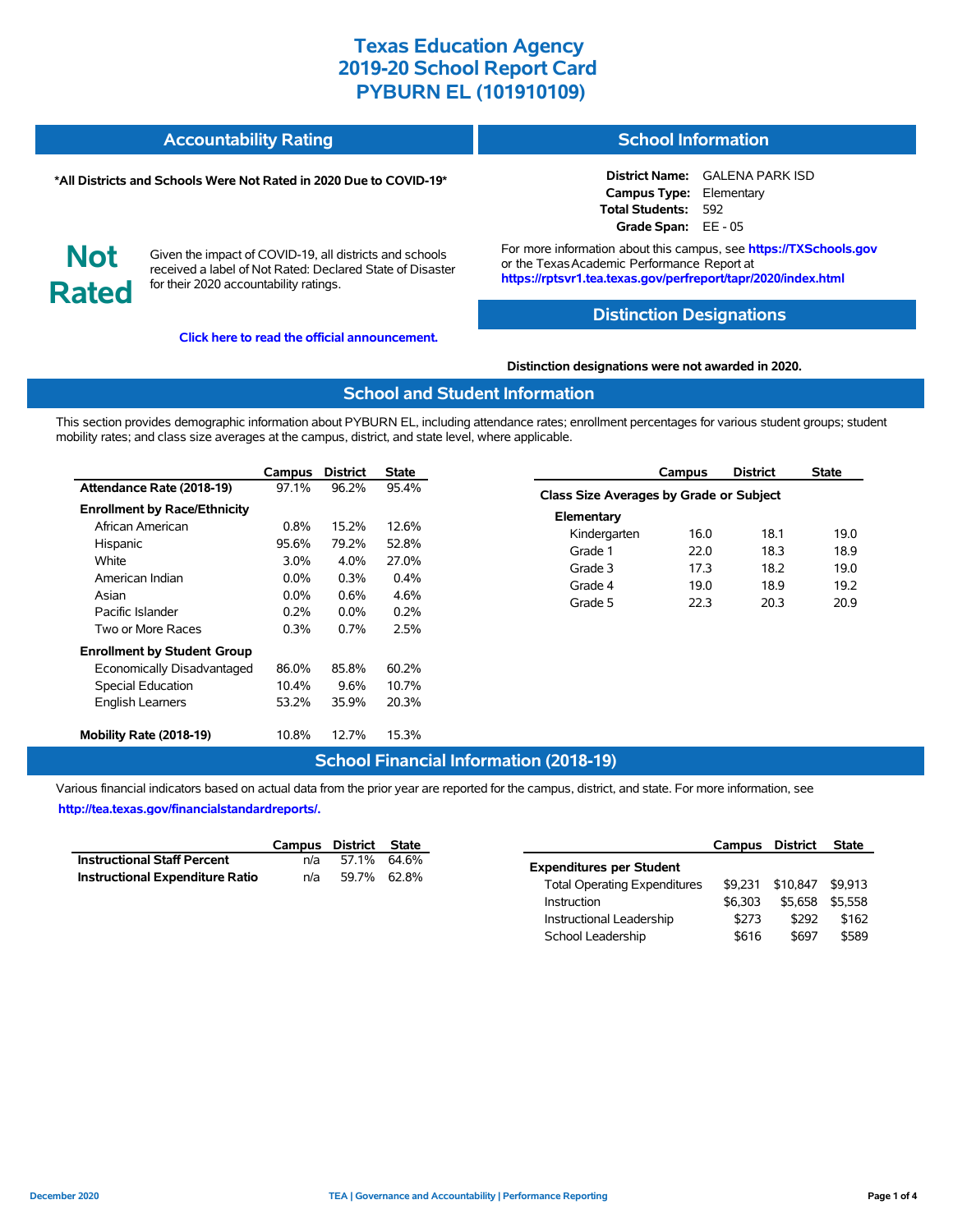### **STAAR Outcomes**

This section provides STAAR performance and Academic Growth outcomes. Academic Growth measures whether students are maintaining performance or improving from year to year. **Please note that due to the cancellation of spring 2020 State of Texas Assessments of Academic Readiness (STAAR) due to the COVID-19 pandemic, the performance of this year's report is not updated.**

|                                                                                |      |              |     |     |                                         |     |        |          |                          |                | Two or                       |        |
|--------------------------------------------------------------------------------|------|--------------|-----|-----|-----------------------------------------|-----|--------|----------|--------------------------|----------------|------------------------------|--------|
|                                                                                |      |              |     |     | African                                 |     |        | American |                          | <b>Pacific</b> | <b>More</b>                  | Econ   |
|                                                                                |      | <b>State</b> |     |     | District Campus American Hispanic White |     |        | Indian   | Asian                    | Islander       | Races                        | Disadv |
| STAAR Performance Rates at Approaches Grade Level or Above (All Grades Tested) |      |              |     |     |                                         |     |        |          |                          |                |                              |        |
| All Subjects                                                                   | 2019 | 78%          | 78% | 83% | $\overline{\phantom{a}}$                | 83% | 89%    |          | $\ast$                   |                |                              | 83%    |
|                                                                                | 2018 | 77%          | 76% | 78% | 83%                                     | 78% | 76%    | $\ast$   |                          |                | $\qquad \qquad \blacksquare$ | 77%    |
| ELA/Reading                                                                    | 2019 | 75%          | 73% | 82% | $\overline{\phantom{a}}$                | 82% | 86%    |          | $\ast$                   |                | $\overline{a}$               | 82%    |
|                                                                                | 2018 | 74%          | 72% | 76% | $\ast$                                  | 77% | 60%    | *        | $\ast$                   |                | $\overline{a}$               | 76%    |
| Mathematics                                                                    | 2019 | 82%          | 84% | 86% | $\blacksquare$                          | 85% | 100%   |          | $\ast$                   |                | $\overline{a}$               | 86%    |
|                                                                                | 2018 | 81%          | 84% | 86% | ∗                                       | 86% | 90%    | *        | $\ast$                   |                | $\overline{a}$               | 86%    |
| Writing                                                                        | 2019 | 68%          | 67% | 69% | $\overline{a}$                          | 70% | $\ast$ |          |                          |                | $\overline{a}$               | 70%    |
|                                                                                | 2018 | 66%          | 64% | 56% | $\ast$                                  | 55% | $\ast$ |          | $\ast$                   |                | $\overline{a}$               | 51%    |
| Science                                                                        | 2019 | 81%          | 82% | 91% | $\overline{\phantom{a}}$                | 91% |        | L,       |                          |                | $\qquad \qquad \blacksquare$ | 90%    |
|                                                                                | 2018 | 80%          | 80% | 85% | $\ast$                                  | 85% |        | $\ast$   |                          |                |                              | 84%    |
| STAAR Performance Rates at Meets Grade Level or Above (All Grades Tested)      |      |              |     |     |                                         |     |        |          |                          |                |                              |        |
| All Subjects                                                                   | 2019 | 50%          | 46% | 52% |                                         | 52% | 37%    |          | $\ast$                   |                | $\overline{a}$               | 50%    |
|                                                                                | 2018 | 48%          | 44% | 45% | 33%                                     | 46% | 40%    | $\ast$   | $\ast$                   |                | $\overline{a}$               | 45%    |
| ELA/Reading                                                                    | 2019 | 48%          | 41% | 49% | $\overline{\phantom{a}}$                | 49% | 43%    |          | $\ast$                   |                | $\overline{a}$               | 49%    |
|                                                                                | 2018 | 46%          | 40% | 43% | $\ast$                                  | 44% | 40%    | $\ast$   | $\ast$                   |                | L,                           | 42%    |
| Mathematics                                                                    | 2019 | 52%          | 53% | 57% | $\overline{a}$                          | 57% | 43%    |          | $\ast$                   |                | $\overline{a}$               | 55%    |
|                                                                                | 2018 | 50%          | 50% | 53% | $\ast$                                  | 54% | 40%    | $\ast$   | $\ast$                   |                | $\overline{\phantom{a}}$     | 54%    |
| Writing                                                                        | 2019 | 38%          | 33% | 36% | $\overline{\phantom{a}}$                | 36% | $\ast$ |          |                          |                | $\overline{a}$               | 35%    |
|                                                                                | 2018 | 41%          | 37% | 29% | $\ast$                                  | 28% | $\ast$ |          | $\ast$                   |                | $\overline{a}$               | 24%    |
| Science                                                                        | 2019 | 54%          | 51% | 61% | $\overline{a}$                          | 62% | $\ast$ |          | $\ast$                   |                | $\overline{a}$               | 56%    |
|                                                                                | 2018 | 51%          | 45% | 45% | $\ast$                                  | 46% | $\ast$ | $\ast$   |                          |                | $\overline{a}$               | 49%    |
| <b>STAAR Performance Rates at Masters Grade Level (All Grades Tested)</b>      |      |              |     |     |                                         |     |        |          |                          |                |                              |        |
| All Subjects                                                                   | 2019 | 24%          | 18% | 26% |                                         | 26% | 16%    |          |                          |                | $\overline{a}$               | 26%    |
|                                                                                | 2018 | 22%          | 16% | 18% | 0%                                      | 18% | 12%    | $\ast$   | $\ast$                   |                | $\overline{a}$               | 18%    |
| ELA/Reading                                                                    | 2019 | 21%          | 14% | 23% | $\overline{\phantom{a}}$                | 23% | 14%    |          | $\ast$                   |                | $\overline{a}$               | 25%    |
|                                                                                | 2018 | 19%          | 13% | 15% | $\ast$                                  | 15% | 10%    | $\ast$   | $\ast$                   |                | $\overline{a}$               | 15%    |
| Mathematics                                                                    | 2019 | 26%          | 25% | 32% |                                         | 32% | 29%    |          | $\ast$                   |                | $\overline{a}$               | 34%    |
|                                                                                | 2018 | 24%          | 21% | 25% | ∗                                       | 25% | 20%    | $\ast$   | $\ast$                   |                | $\overline{a}$               | 25%    |
| Writing                                                                        | 2019 | 14%          | 9%  | 6%  | $\blacksquare$                          | 6%  | *      |          | $\overline{\phantom{a}}$ |                | $\overline{a}$               | 7%     |
|                                                                                | 2018 | 13%          | 9%  | 7%  | $\ast$                                  | 6%  |        |          | $\ast$                   |                | $\overline{a}$               | 6%     |
| Science                                                                        | 2019 | 25%          | 18% | 32% | $\overline{\phantom{a}}$                | 33% | $\ast$ | L.       | $\ast$                   |                | $\overline{\phantom{a}}$     | 25%    |
|                                                                                | 2018 | 23%          | 15% | 14% | $\ast$                                  | 15% | *      | $\ast$   |                          |                | $\overline{a}$               | 16%    |
| Academic Growth Score (All Grades Tested)                                      |      |              |     |     |                                         |     |        |          |                          |                |                              |        |
| <b>Both Subjects</b>                                                           | 2019 | 69           | 69  | 74  | $\overline{\phantom{a}}$                | 75  | 75     |          | $\ast$                   |                |                              | 75     |
|                                                                                | 2018 | 69           | 69  | 74  | 33                                      | 74  | 90     | *        |                          |                | $\overline{a}$               | 74     |
| ELA/Reading                                                                    | 2019 | 68           | 66  | 76  | $\blacksquare$                          | 76  | 80     |          | $\ast$                   |                | L.                           | 76     |
|                                                                                | 2018 | 69           | 68  | 70  | $\ast$                                  | 70  | 90     | $\ast$   | $\ast$                   |                |                              | 69     |
| Mathematics                                                                    | 2019 | 70           | 72  | 73  | $\overline{\phantom{a}}$                | 73  | 70     |          |                          |                |                              | 73     |
|                                                                                | 2018 | 70           | 71  | 78  | $\ast$                                  | 78  | 90     | $\ast$   |                          |                |                              | 79     |

? Indicates that the data for this item were statistically improbable or were reported outside a reasonable range.<br>- Indicates zero observations reported for this group.<br>\* Indicates results are masked due to small numbers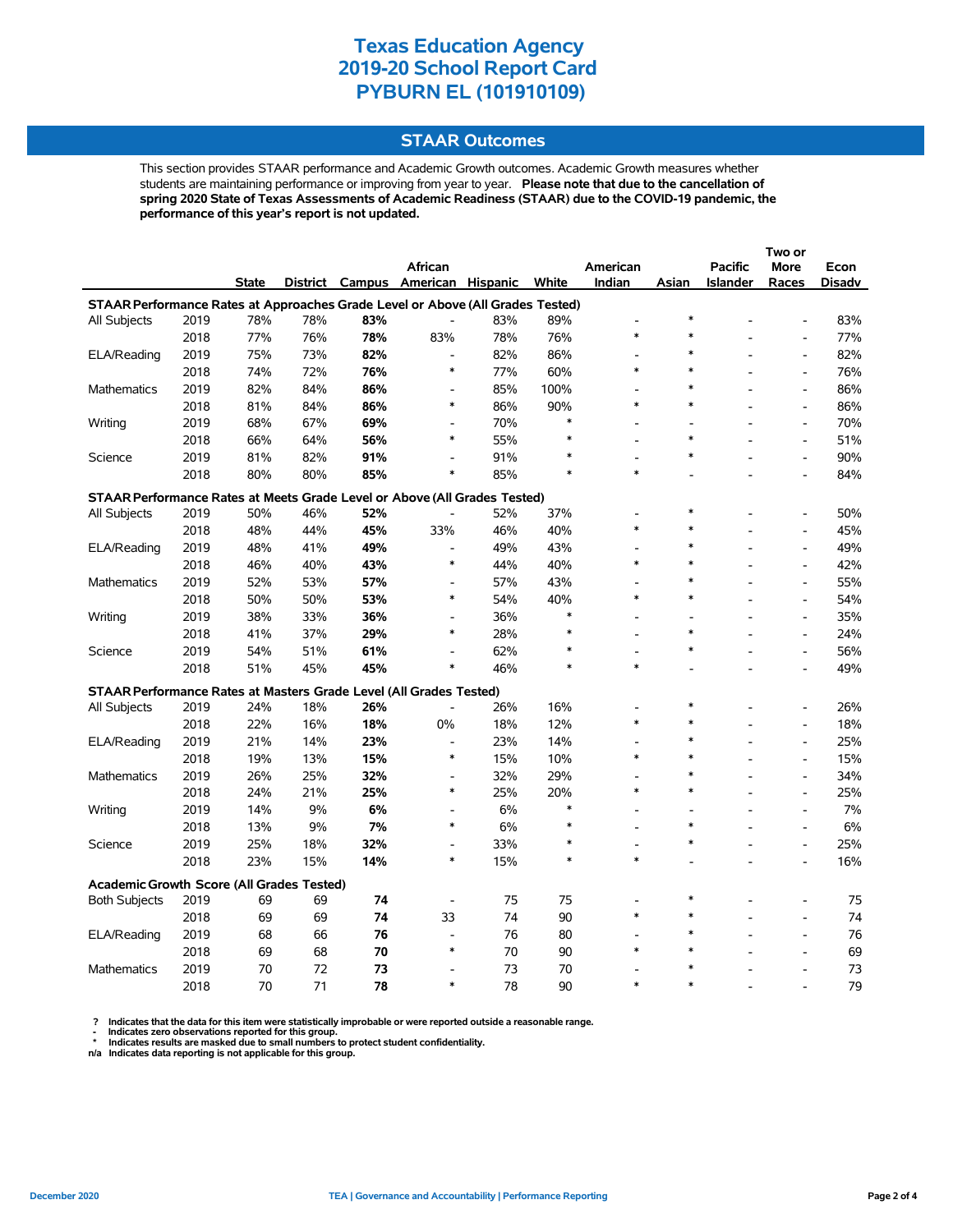### **Prior-Year Non-Proficient and Student Success Initiative STAAR Outcomes**

Progress of Prior-Year Non-Proficient Students shows STAAR performance rates for students who did not perform satisfactorily in 2017-18 but did in 2018-19. Student Success Initiative shows rates related to the requirement for students to demonstrate proficiency on the reading and mathematics STAAR in grades 5 and 8. **Please note that due to the cancellation of spring 2020 State of Texas Assessments of Academic Readiness (STAAR) due to the COVID-19 pandemic, this year's report is not updated.**

|                            |              |                                                       |                                                                                        |                                                                                                                                                               |                 | Two or                                                                                                                                                  |        |                |                 |               |
|----------------------------|--------------|-------------------------------------------------------|----------------------------------------------------------------------------------------|---------------------------------------------------------------------------------------------------------------------------------------------------------------|-----------------|---------------------------------------------------------------------------------------------------------------------------------------------------------|--------|----------------|-----------------|---------------|
|                            |              |                                                       | African                                                                                |                                                                                                                                                               |                 | American                                                                                                                                                |        | <b>Pacific</b> | <b>More</b>     | Econ          |
|                            |              |                                                       |                                                                                        |                                                                                                                                                               |                 |                                                                                                                                                         |        |                |                 | <b>Disadv</b> |
|                            |              |                                                       |                                                                                        |                                                                                                                                                               |                 |                                                                                                                                                         |        |                |                 |               |
| Sum of Grades 4-8          |              |                                                       |                                                                                        |                                                                                                                                                               |                 |                                                                                                                                                         |        |                |                 |               |
|                            |              |                                                       |                                                                                        |                                                                                                                                                               |                 |                                                                                                                                                         |        |                |                 |               |
| 41%                        | 42%          | 51%                                                   |                                                                                        | 51%                                                                                                                                                           |                 |                                                                                                                                                         |        |                |                 | 53%           |
| 38%                        | 39%          | 43%                                                   | $\ast$                                                                                 | 47%                                                                                                                                                           | $\ast$          | $\ast$                                                                                                                                                  |        |                |                 | 42%           |
| Mathematics                |              |                                                       |                                                                                        |                                                                                                                                                               |                 |                                                                                                                                                         |        |                |                 |               |
| 45%                        | 50%          | 39%                                                   |                                                                                        | 39%                                                                                                                                                           |                 |                                                                                                                                                         |        |                |                 | 46%           |
| 47%                        | 55%          | 57%                                                   | *                                                                                      | 58%                                                                                                                                                           |                 | *                                                                                                                                                       |        |                |                 | 52%           |
|                            |              |                                                       |                                                                                        |                                                                                                                                                               |                 |                                                                                                                                                         |        |                |                 |               |
| <b>Grade 5 Reading</b>     |              |                                                       |                                                                                        |                                                                                                                                                               |                 |                                                                                                                                                         |        |                |                 |               |
|                            |              |                                                       |                                                                                        |                                                                                                                                                               |                 |                                                                                                                                                         |        |                |                 |               |
| 78%                        | 73%          | 75%                                                   |                                                                                        | 74%                                                                                                                                                           |                 |                                                                                                                                                         | $\ast$ |                |                 | 73%           |
|                            |              |                                                       |                                                                                        |                                                                                                                                                               |                 |                                                                                                                                                         |        |                |                 |               |
| 22%                        | 27%          | 25%                                                   |                                                                                        | 26%                                                                                                                                                           | $\ast$          |                                                                                                                                                         | $\ast$ |                |                 | 27%           |
|                            |              |                                                       |                                                                                        |                                                                                                                                                               |                 |                                                                                                                                                         |        |                |                 |               |
| 86%                        | 84%          | 89%                                                   |                                                                                        | 89%                                                                                                                                                           | *               |                                                                                                                                                         | $\ast$ |                |                 | 87%           |
| <b>Grade 5 Mathematics</b> |              |                                                       |                                                                                        |                                                                                                                                                               |                 |                                                                                                                                                         |        |                |                 |               |
|                            |              |                                                       |                                                                                        |                                                                                                                                                               |                 |                                                                                                                                                         |        |                |                 |               |
| 83%                        | 86%          | 91%                                                   |                                                                                        | 91%                                                                                                                                                           |                 |                                                                                                                                                         | *      |                |                 | 90%           |
|                            |              |                                                       |                                                                                        |                                                                                                                                                               |                 |                                                                                                                                                         |        |                |                 |               |
| 17%                        | 14%          | 9%                                                    |                                                                                        | 9%                                                                                                                                                            | *               |                                                                                                                                                         | $\ast$ |                |                 | 10%           |
|                            |              |                                                       |                                                                                        |                                                                                                                                                               |                 |                                                                                                                                                         |        |                |                 |               |
| 90%                        | 91%          | 92%                                                   |                                                                                        | 92%                                                                                                                                                           | *               |                                                                                                                                                         | $\ast$ |                |                 | 91%           |
|                            | <b>State</b> | <b>District</b><br><b>Students Success Initiative</b> | Campus<br><b>STAAR Cumulative Met Standard</b><br><b>STAAR Cumulative Met Standard</b> | American<br>Progress of Prior-Year Non-Proficient Students<br>Students Requiring Accelerated Instruction<br><b>Students Requiring Accelerated Instruction</b> | <b>Hispanic</b> | White<br>Students Meeting Approaches Grade Level on First STAAR Administration<br>Students Meeting Approaches Grade Level on First STAAR Administration | Indian | Asian          | <b>Islander</b> | Races         |

 **? Indicates that the data for this item were statistically improbable or were reported outside a reasonable range.**

 **- Indicates zero observations reported for this group. \* Indicates results are masked due to small numbers to protect student confidentiality.**

**n/a Indicates data reporting is not applicable for this group.**